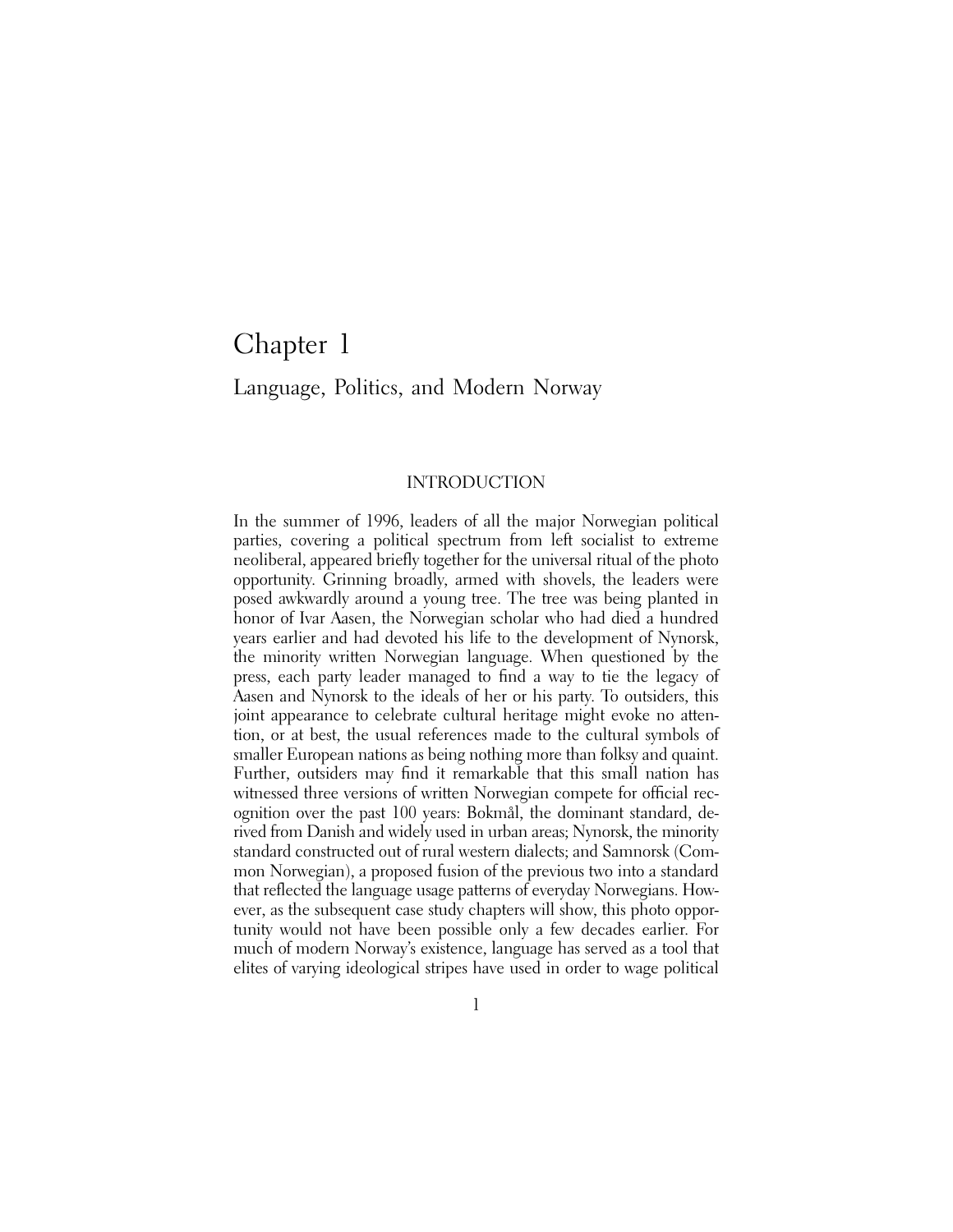battle. From the 1880s up to the 1960s, struggles over language went hand in hand with struggles over Norwegian national identity, economic ideology, and electoral politics.

This book explains what factors led to the initial politicization of language in Norwegian society, why it remained a salient political issue throughout much of the twentieth century, and why elite desire to focus on the language question declined in the 1960s. Despite this extensive focus on the particulars of the Norwegian case, my chief aim is not to cast light on events that are solely of interest to specialists in Scandinavian political history. Rather, I argue that an investigation into Norwegian language politics has merit because it adds to a much larger debate about the relationship between group identity and elite political objectives.

I show how political elites create group identity based on linguistic characteristics. This, in and of itself, is nothing new to either political science or contemporary sociolinguistics. Two of the key works on nationalism, Anderson's *Imagined Communities*, and Hobsbawm's *Nations and Nationalism,* provide what are generally considered to be some of the strongest accounts as to how language is employed in the construction of national identities.

Where my own investigation differs is in demonstrating that language has potential for elite use well after state construction. Specifically, my own investigation of Norwegian language politics suggests a link between language and identity that has not frequently been explored. The Norwegian case demonstrates that while language was initially politicized to aid in the creation of the new Norwegian state, elites found language to be politically valuable in the following decades as well. Moreover, these subsequent constructions and manipulations of *Norwegian* linguistic identity, taking place well after the consolidation of the Norwegian state, did not involve relations between different ethnic groups.<sup>1</sup> Linguistic differences among Norwegians are correlated with class and regional differences. Social democratic political elites promoted the construction of linguistic identities that merged linguistic characteristics from different social classes. The intent of these newly constructed identities was to assist in forging and maintaining broader cross-class alliances between the urban working class and rural inhabitants.

Prior to the case studies, it is useful to begin by focusing on the varying role that language has been assigned both within political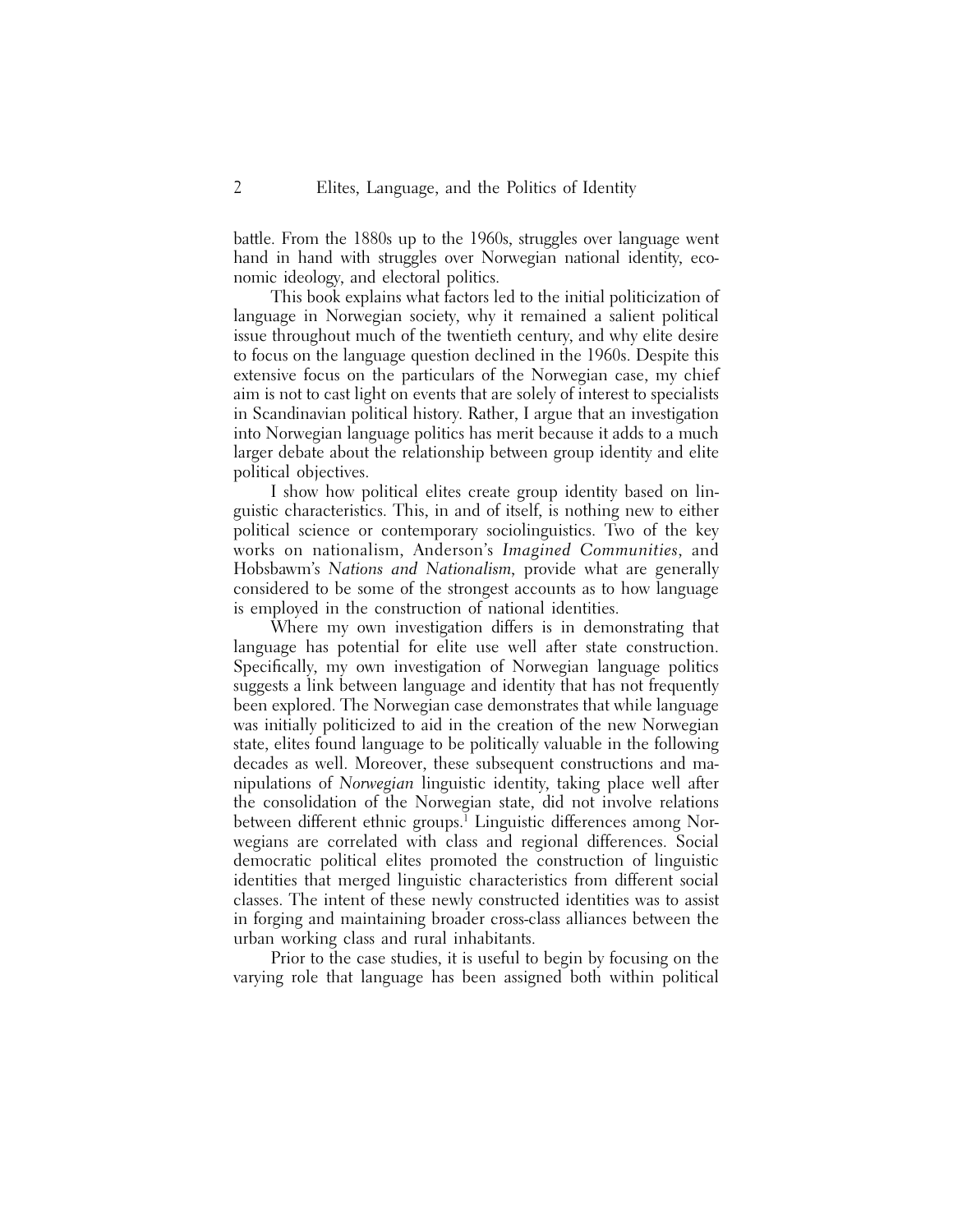philosophy and in contemporary political science. In doing so, this review draws attention to a division among scholars regarding language's ability to be employed as a tool in changing society and in obtaining political objectives. Marx's argument that, on the one hand, language is mostly a reflection of a given set of social relations, will be presented. Yet many twentieth-century thinkers who were influenced by Marx arrived at a sharply different conclusion. That is, it has also been argued by some that language can be employed not only to reinforce social relations, but can also fundamentally alter those relations. As the case study chapters will demonstrate, the history of the Norwegian language conflict speaks powerfully to these opposing views on language, lending credence to a view of language as a policy instrument that has ramifications far beyond the cultural arena.

#### LANGUAGE AND POLITICAL THOUGHT

One importance of language is that it inherently contains insights on the social relations of a given society. In this regard, Ludwig Wittgenstein's *Philosophical Investigations* stands out, rejecting the Platonic view of language as a tool whose function was to mirror an objective reality. Wittgenstein argued that the Platonic view of language, in which language gained meaning by naming objects in the real world and expressed an objective universality, was sharply flawed. His alternative is posited through the construction of "language games." In these games, the use of words as object names did not just label them within reality, but also implied a set of commands issued by the speaker and to be obeyed by the listener. Wittgenstein's example of this is the master builder and the apprentice: The builder states only the name of an object that he needs, and the apprentice passes him the appropriate object when requested.2 Naming the object lends symbolic representation to it as a physical object, and also carries the message that certain relations exist between two individuals sharing this simple "language": namely, the speaker is commanding the listener to engage in a certain activity, and that the authority for him to do so is understood by both. Thus, the lesson is clear: language, even in its most basic form, goes beyond communication and represents a set of social relations that can assign both speaker and listener to certain roles, each with varying degrees of power.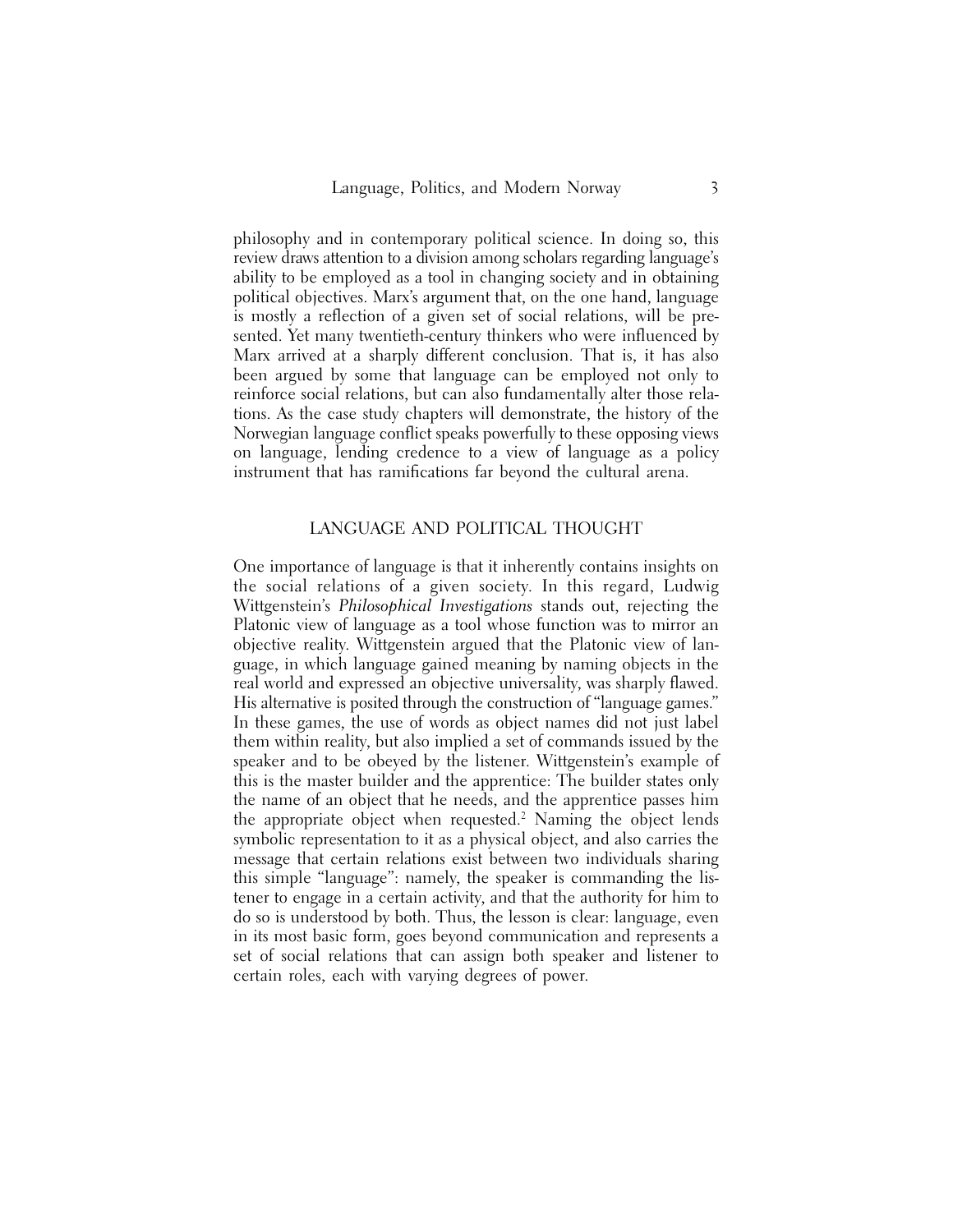However, if language is not charged with the task of defining universalities, but is rather the subjective expression and description of a given society, one can inquire as to whether language also has additional functions. That is, once produced, are languages limited only to communication and to mirroring (however loosely) existing social relations? Specifically, can languages be used to alter the society in which they were produced? In this regard, a brief discussion of Marx and twentieth-century Marxist thinkers will be instructive.

Marx and Engels were more explicit than Wittgenstein about the connection between language and the organization of society. In *The German Ideology*, they argue that man first makes history by engaging in four circumstances or moments on a near simultaneous basis. Stating that "life involves before everything else, eating and drinking, clothing, and many other things," the production of the means to satisfy the basic needs becomes the first activity. Following the fulfillment of these basic needs, new needs immediately arise that must also be fulfilled through production. Third, as a practical function of fulfilling these needs, humanity propagates its own kind, and engages in reproduction. Finally, Marx and Engels state that the "production of life, both of one's own in labour and of fresh life in procreation" is also mirrored in a social relationship, which is considered the cooperation of individuals under any given set of conditions.<sup>3</sup> A result of these four moments, particularly that of social relationships, is the production of consciousness within individuals. For Marx and Engels, consciousness is a *product* of the necessity that individuals have social relations.4 Language enters into this formulation by being the "practical expression" of that consciousness:

Language is as old as consciousness, language is practical consciousness, as it exists for other men, and for that reason is really beginning to exist for me personally as well; for language like consciousness, only arises from the need, the necessity, of intercourse with other men $<sup>5</sup>$ </sup>

Thus, Marx and Engels, in sketching their materialist view of history, place language in the same framework: language is a product of material and social relations. One must question whether the vulgar reductionism which implies that language (as an element of the superstructure) cannot be transformed without first transforming the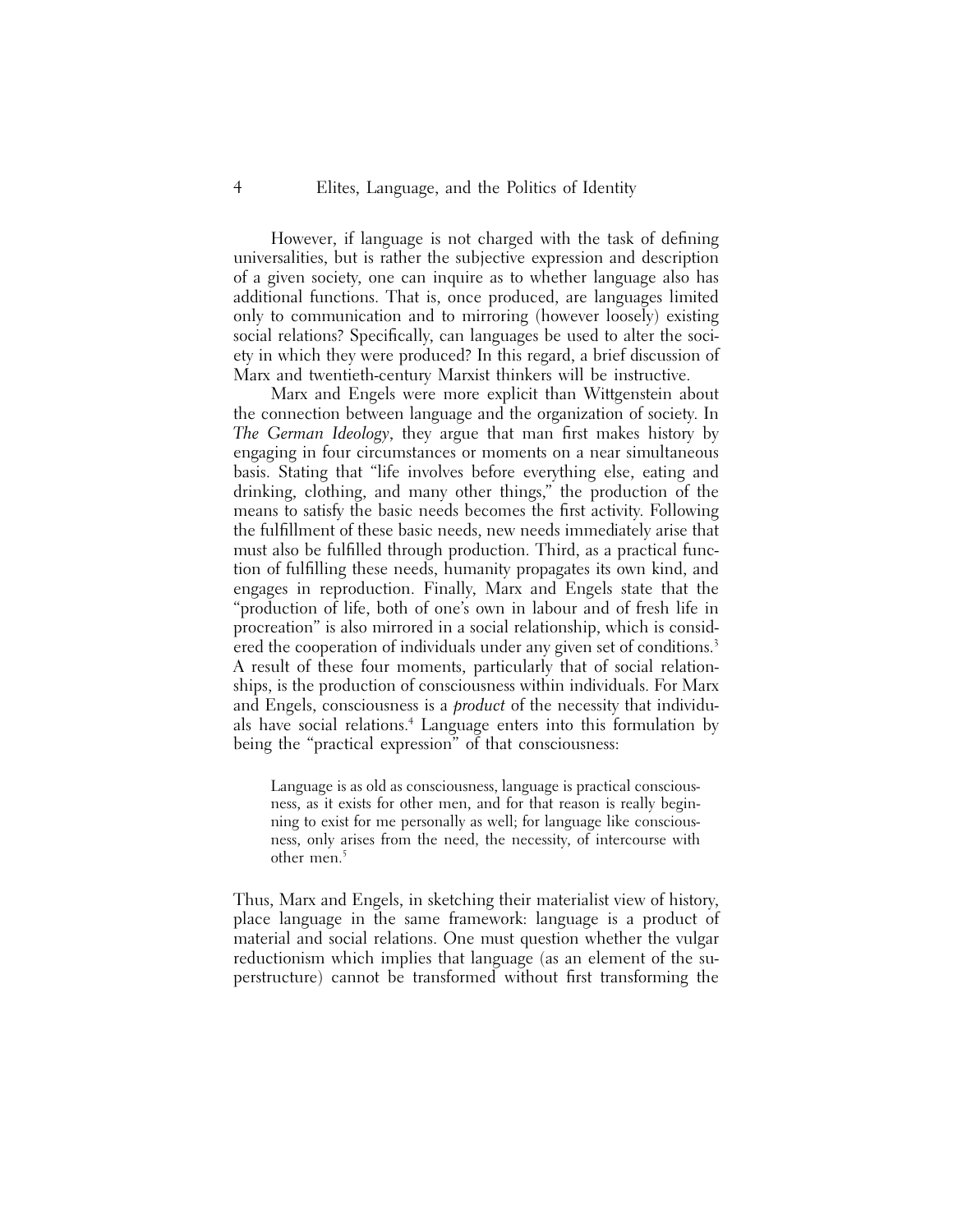material relations of society (base), or that language, once produced, does not have the ability to alter the material relations of society. However, there are significant elements of this line of thinking in Marx's work. For while Marx indirectly considered language in the *Grundrisse*, one cannot conclude that he offered any support for the idea that "language as superstructure" could exercise influence on the current mode of production. Specifically, Marx discussed labor as a "category" that had taken on different meanings under different modes of production. To locate language in Marx's discussion, it is important to recognize that a "category" can be interpreted as an abstraction that is synonymous with language. In precapitalist times, the category of labor had quite limited and specific meanings that were linked to certain concrete activities. However, under capitalism, Marx argued that labor as a category had lost these specific connotations and now existed as only an abstraction, and that it "has ceased to be organically linked with individuals in any form."6 Marx goes on to observe that:

This example of labour shows strikingly how even the most abstract categories, despite their validity—precisely because of their abstractness—for all epochs, are nevertheless, in the specific character of this abstraction, themselves likewise a product of historic relations, and possess their full validity only for and within these relations. . . . The categories which express (bourgeois society's) relations, the comprehension of its structure, thereby also allows insights into the structure and the relations of all production of all the vanquished social formations out of whose ruins and elements it built itself up . . ."7

In this passage, Marx reaffirms the argument made in *The German Ideology* that "categories" are products of historic relations, but he also is commenting on how these categories can have influence of their own. Marx suggests that the category of labor (as conceived of under capitalism), while only fully valid to describe elements of capitalism, is nonetheless employed by bourgeois economics to describe labor in precapitalist times. According to Marx, the influence that categories/language have is in shaping our present-day understanding of a very different set of historical circumstances. One should note very carefully that Marx is not arguing that (present) superstructure has an influence on (past) base, but rather on our understanding of past bases.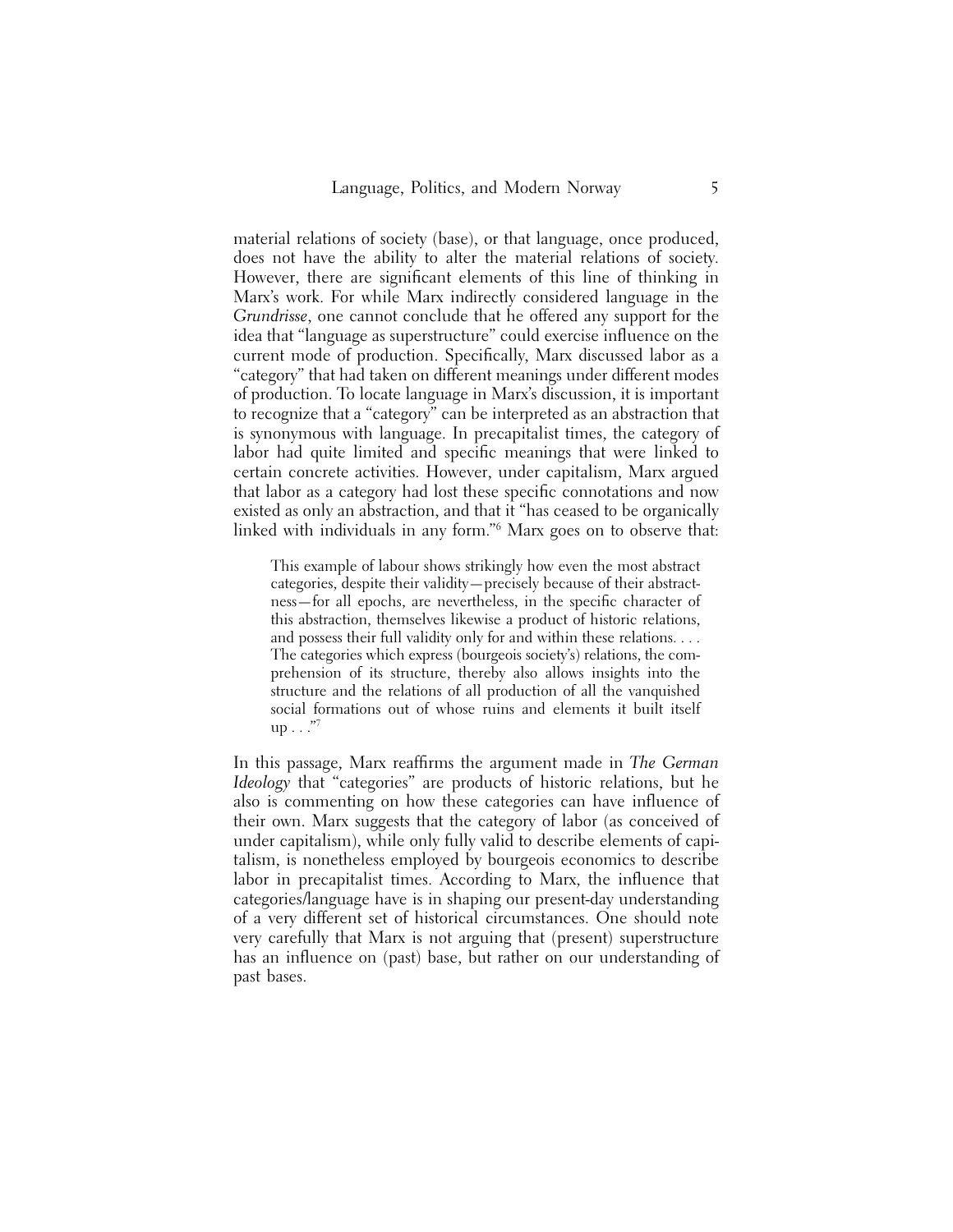Yet, as a strategy, the use of noneconomic forces in society to *alter* the material base is not fully enunciated until Antonio Gramsci takes the term "hegemony" on loan from the Bolsheviks and the Third International and employs it as the cornerstone of a cultural and political "united front" against capitalist forces. Antonio Gramsci is of course widely noted for his theoretical contribution of identifying the "ideological predominance of the dominant classes in civil society over the subordinate" as the hegemony of the ruling class, yet one can argue that an equal contribution was made when he offered his tactical suggestions for combating the totality of ruling class domination.<sup>8</sup> Gramsci argued that for the proletariat to fight the bourgeois state successfully, it is necessary to engage in a counterhegemonic effort that consists of a three-prong war of position for control of the state and civil society. It is the second and third elements of this war of position that are of interest in this context and are in fact interrelated.

As opposed to a direct attack (i.e., the use of violent force) on the bourgeois state, Gramsci argued that the key to working-class success lay in the creation of a specifically working-class culture. This working-class culture would be in opposition to bourgeois cultural norms, which, of course, only served to perpetuate bourgeois domination. While Gramsci never directly addressed the role of language conflict in the construction of his counterhegemonic strategy, chapter 3 will show how language conflict can serve in the war of position: The Norwegian Labor Party (DNA), after decades of a traditional Marxist focus on purely "economic" questions and the need to promote potentially violent revolutionary struggle, eventually came around to recognizing the significance of combating the bourgeois control of culture in general and language in particular.

Linked to this is the third component of Gramsci's war of position, which proved to make the tactics of coalition-building around language possible. Gramsci suggests that there need to be certain shifts in consciousness before the working-class can be successful in its attempt to fight bourgeois control of the state and civil society. One of the transformations that an individual must undergo is to leave behind the identification with only his or her own respective economic class and instead come to see him or herself as a member of *all* subordinated classes, who can "come together to form a counterideology that frees them from the subordinated position."9 However, Gramsci appears to have held contradictory stances as to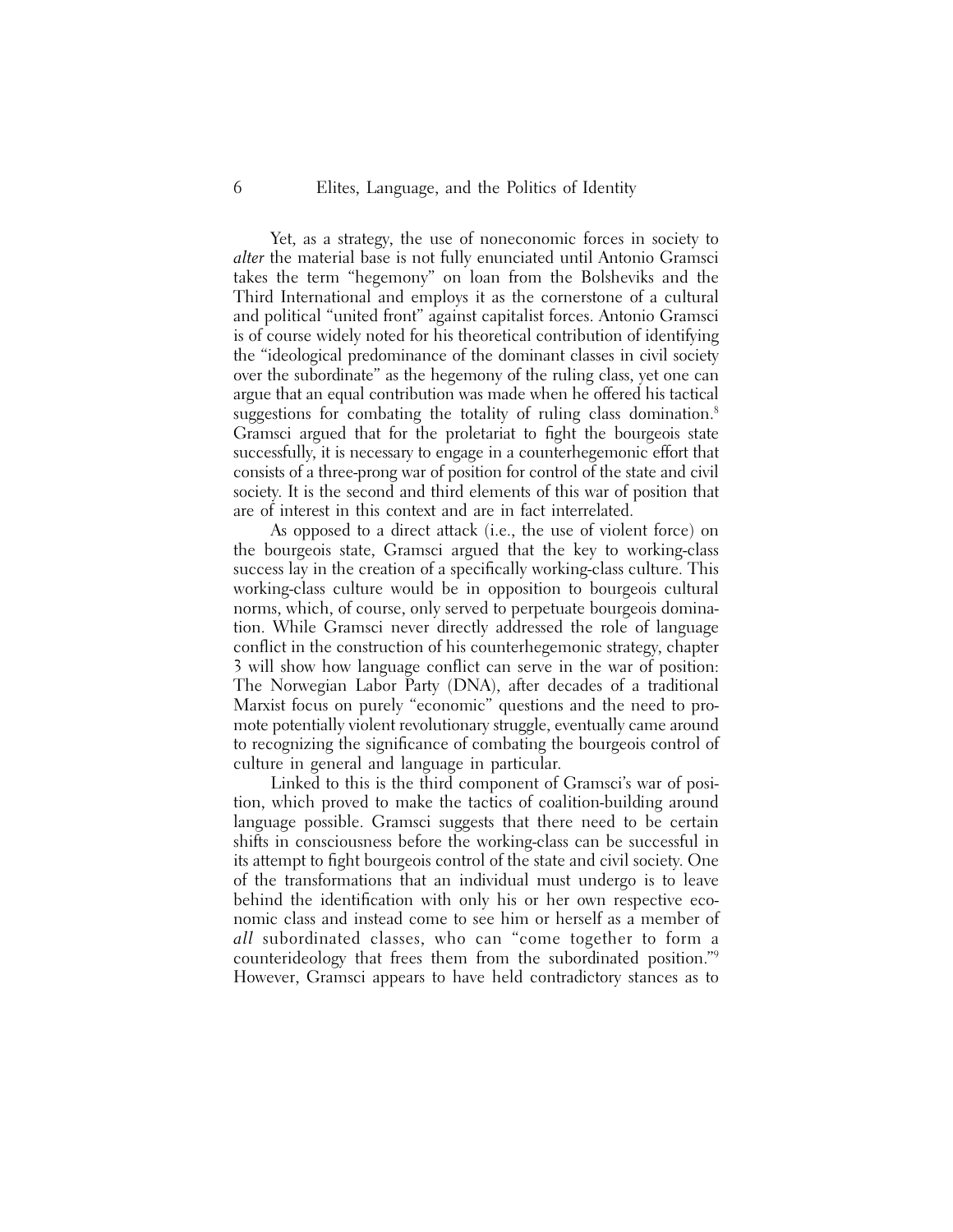whether or not a successful counterhegemonic war of position should be waged that involved language as a unifying force. On the one hand, he argued that as many of Italy's dialects were low prestige, it would be necessary for working-class Italians to take advantage of the "normative grammar" offered by standardized and hegemonic Italian if they were fully to take advantage of the modern and unified Italy.10

Yet, in personal writings to his sister, Gramsci expressed a far different view on the abandonment of nonstandard linguistic patterns for the new, modern Italian. In dealing with the question of what language his nephew ought to be educated in, Gramsci strongly came out for the use of Sardinian, as opposed to Italian, and justified this view by labeling Sardinian as an entirely separate language.11 Regardless of the tension between these views, Gramsci's development of a united front that would employ a strategy of political and cultural counterhegemony moves us a great deal away from both Wittgenstein and Marx.

What may be thought of in Gramscian terms as a counterhegemonic project utilizing language can also be expressed through Pierre Bourdieu's focus on cultural capital in general and in some of his specific remarks on the nature of language. The broad outlines of Bourdieu's analysis have centered around an extension of Marx's work on capital and the insight that capital as a form of domination cannot be conceived in strictly economic terms. Rather, it is supplemented by at least three additional types: social, cultural, and symbolic. Of particular interest to us here is cultural capital, which can be viewed as the cultural traits that are necessary for children from nonbourgeois backgrounds to attain if they are to achieve a shift in membership from an underprivileged to a privileged group. Alternately, as "natural" members of the advantaged group, bourgeois youth by definition are already rich in the necessary cultural capital that will be of use in perpetuating their dominance over the nonprivileged classes.12 For Bourdieu, cultural capital, along with the other forms, are thought of in highly strategic and utilitarian terms. He states that the "social world can be conceived of" by:

discovering the powers or forms of capital which are or can become efficient, like aces in a game of cards, in this particular universe, that is, in the struggle (or competition) for the appropriation of scarce goods of which this universe is the site. It follows that the structure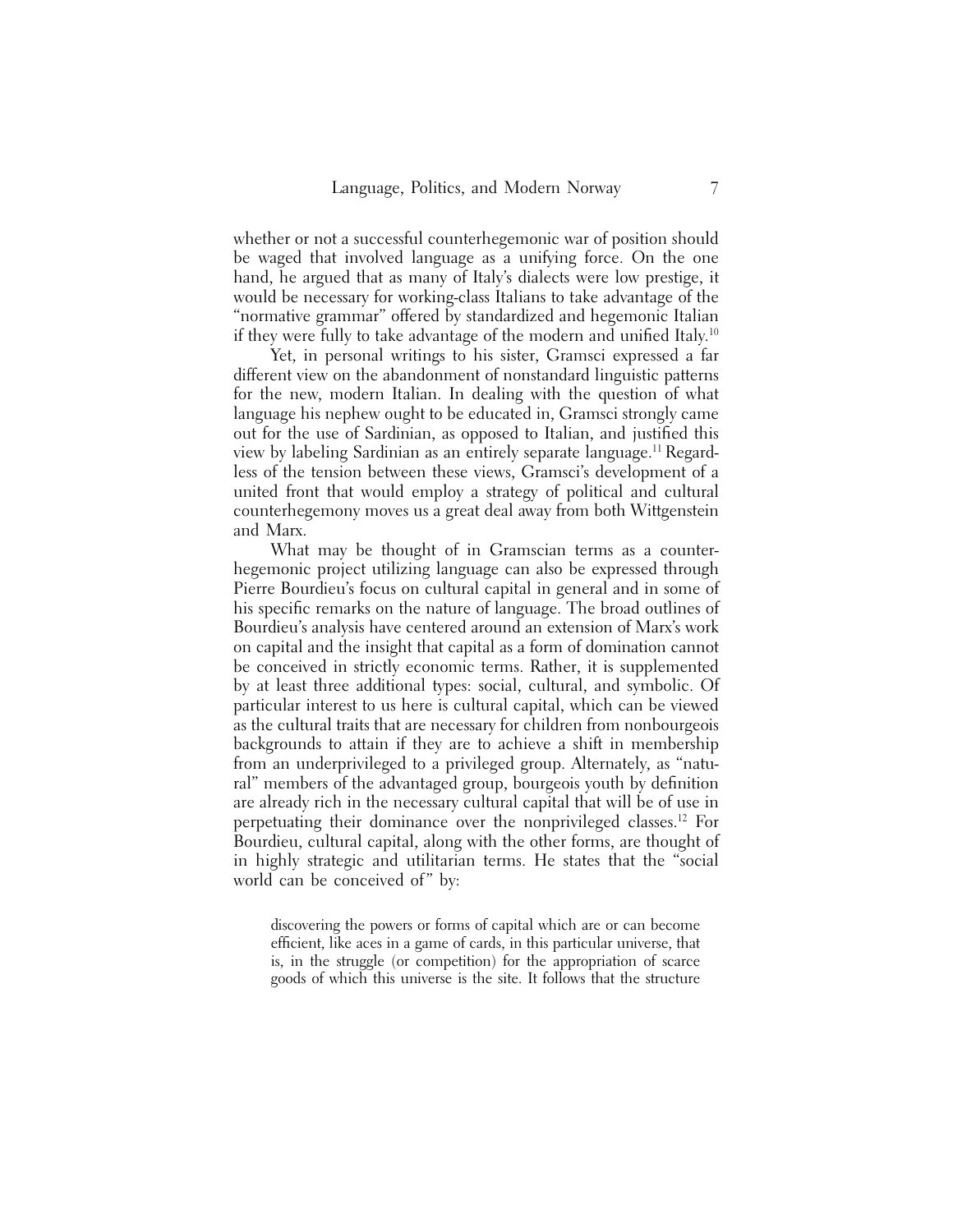of this space is given by the distribution of the various forms of capital, that is, by the distribution of the properties which are active within the universe under study—those properties capable of conferring strength, power and consequently profit on their holder.<sup>13</sup>

While Bourdieu's own shorthand for bourgeois cultural capital is "style, taste and wit," it should be obvious from the earlier discussion in this chapter that language is also an important element of cultural capital. Bourdieu notes in his discussion of the educational system that "the culture of the elite is so closely linked to the culture of the school" that the two are virtually indistinguishable. Yet the style, taste, and wit of the upper class are not the only cultural traits reinforced or transmitted in an educational setting. Certainly, the language and grammar of the dominant group is also given privileged status. In bilingual nations where language use is closely correlated to class differences, this form of cultural capital takes on the greatest of significance. According to Bourdieu, where the language of the dominant group is the official state language and therefore the official language of schooling, one of the key requisites for moving away from a disadvantaged societal position is to adopt that aspect of elite culture that has been codified as the sole means of official communication. This is necessary not only because one understands that "language" serves as a signifier of membership in the "proper" group, but also because of the very concrete reason that becoming socialized in the elite culture via the educational system is not possible in any other tongue than in the language of the dominant elites. To learn the cultural values of the dominant class, one must also learn the medium through which they are transmitted and in learning that linguistic medium, one is also learning an additional cultural value.

In addition to a general discussion of noneconomic forms of domination, Bourdieu has also made the discussion of language and domination a specific focus of his work on capitalist society. In writing on "linguistic capital," Bourdieu follows the same line of thought employed when discussing all other forms of capital: namely that it is by default yet another trait that inevitably involves power relations. Bourdieu notes that, ". . *. linguistic relations are always relations of symbolic power* through which relations of force between the speakers and their respective groups are actualized in a transfigured form."14 Elsewhere, Bourdieu points to the coercive nature of a dominant language by noting that: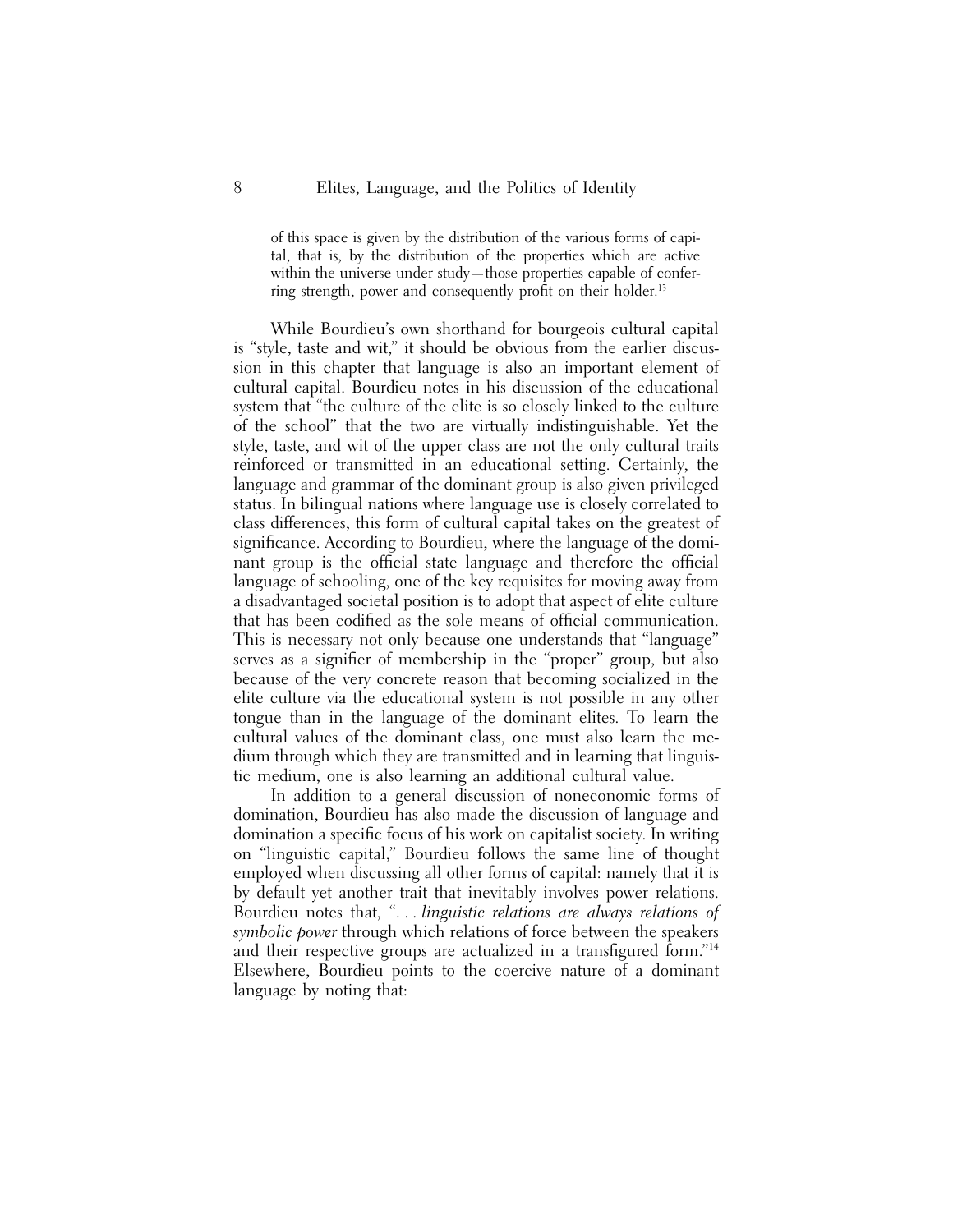When one language dominates the market, it becomes the norm against which the prices of the other modes of expression, and with them the values of the various competencies are defined . . . it has a social efficacy in as much as it functions as the norm, through which is exerted the domination of those groups which have both the means of imposing it as legitimate and the monopoly of the means of appropriating it.<sup>15</sup>

While Bourdieu's discussion poses cultural and linguistic capital as tools that certain groups maintain in order to perpetuate their domination and that other groups must obtain in order hopefully to leave behind their disadvantaged societal status, one must wonder if Bourdieu has neglected an alternate strategy, particularly for those that are disadvantaged in terms of linguistic capital. Is the only successful path to increased linguistic capital a strategy in which the dominated group takes on the tongue of the dominant class? Collins' discussion of Bourdieu's work on language concludes by observing that recent work in sociolinguistics has taken Bourdieu to task for not recognizing that linguistically oppressed groups can devise strategies that allow for the flowering of nonelite language in certain public spheres.<sup>16</sup> Specifically, he points to recent studies on the Catalan region of Spain, in which the state-sanctioned domination of Catalan has been resisted in the "everyday" sphere of family, work and other face-to-face interactions. However, even these studies fall short of suggesting a truly viable counterstrategy to that of assimilation, for they ultimately must acknowledge that the bulk of the gains are made in nonofficial settings.

As I will show in chapter 3, not only did the Norwegian Labor Party's treatment of the language question ultimately develop into a counterhegemonic project, but it also suggests an alternative to Bourdieu. Ultimately, one may argue that Bourdieu sets forth a type of determinism, in which those that have the necessary linguistic skills are thankful, and those who don't, hope to acquire them. Yet the Norwegian case demonstrates how the intervention of political elites pursuing other, nonlinguistic ends, can have a spill-over effect onto what constitutes valuable linguistic capital. In forging the linguistic coalition between workers and farmers in the 1930s, and in elevating Common Norwegian to a position of official prestige through subsequent policy, Norwegian Labor Party elites altered the linguistic playing field. Those groups, workers and small farmers, that Bourdieu would consider disadvantaged in terms of linguistic capital, did not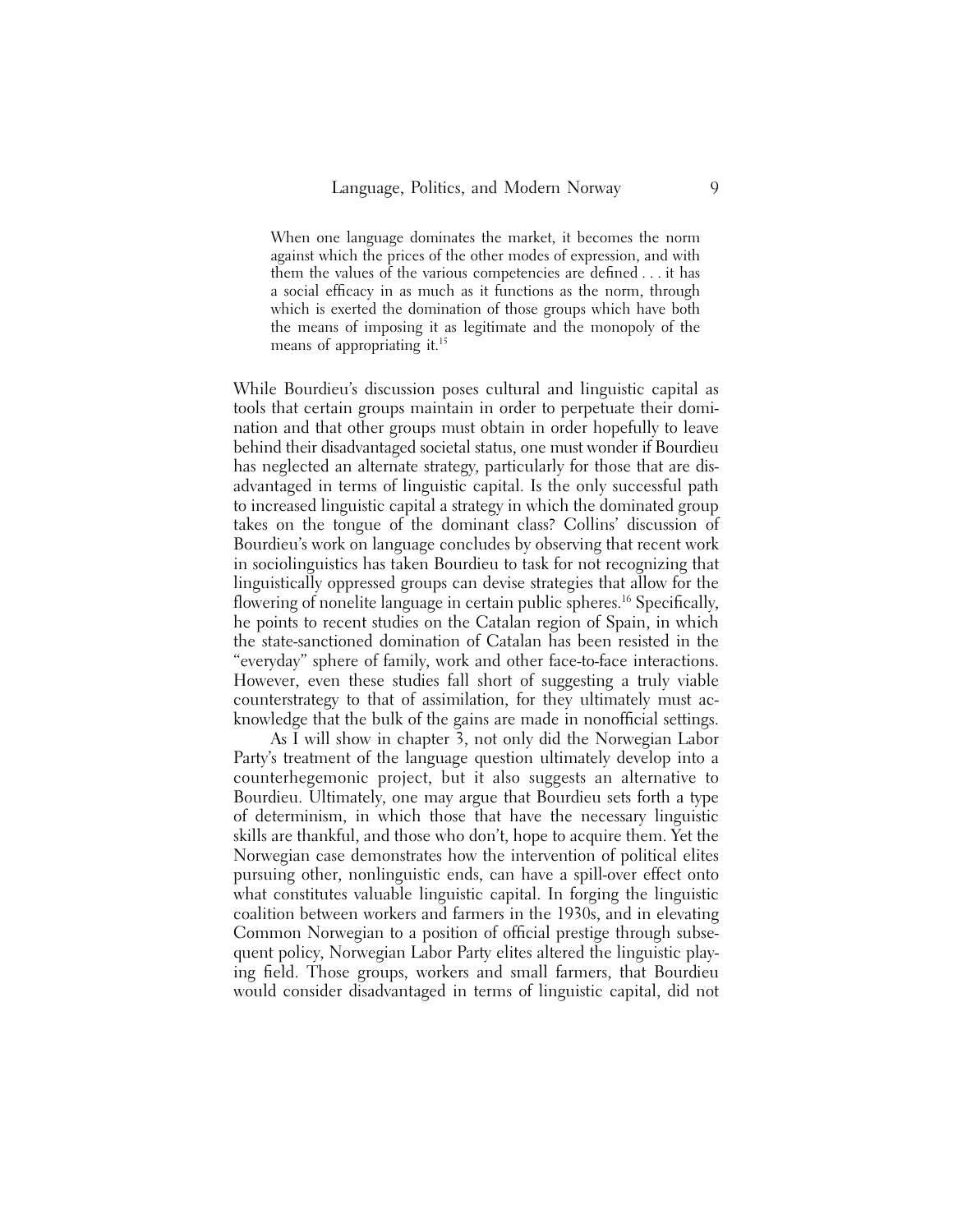have to fully adopt the dominant class' language in official settings. Legislation and orthographic reforms would instead carve out significant sanctioned space in the public arena for the use of this "lower-class" speech alongside the speech belonging to privileged groups. Further, and in even greater contradiction to Bourdieu, in order for the advantaged groups to maintain continued access to the educational and other credentials deemed necessary for success, members of the dominant group would be forced to accept two key linguistic changes. First, through orthographic reforms, Riksmål would be significantly altered to closely resemble the language used by everyday Norwegians. Secondly, through legislation such as the alternative norm essay law (sidemålstilen), even members of advantaged groups who considered Riksmål to be their "mother tongue" would be required to show competence in Nynorsk. For Norwegians, language was to become less of a barrier in accessing other forms of prestigious societal capital.

## LANGUAGE IN CONTEMPORARY POLITICAL SCIENCE

Though it is often dismissed as a significant political variable, language and the struggles surrounding language planning should be of interest to political scientists for a number of reasons.<sup>17</sup> As David Laitin points out, the sanctioning by the state of one language as the official standard has implications for the social mobility of all linguistic cultures within the nation.<sup>18</sup> In the most basic sense, the language which is the official currency of the corridors of power becomes the requisite one for all members of society. Related to that, Ernest Gellner observes that for there to be mobility among various groups within society, a state "... cannot erect deep barriers of rank, of caste or estate . . ." between members of society.<sup>19</sup> Societies that have a multilingual population, yet only make provisions for one language to be codified as the official standard, erect both formal and informal barriers to those whose primary language is another. The sanctioning of a specific language by a state is then an example of the elite exercise of power to shape the rules of political access. Thus, the ability or the requirement to use one linguistic standard over another can have real implications for individuals and groups seeking to compete with other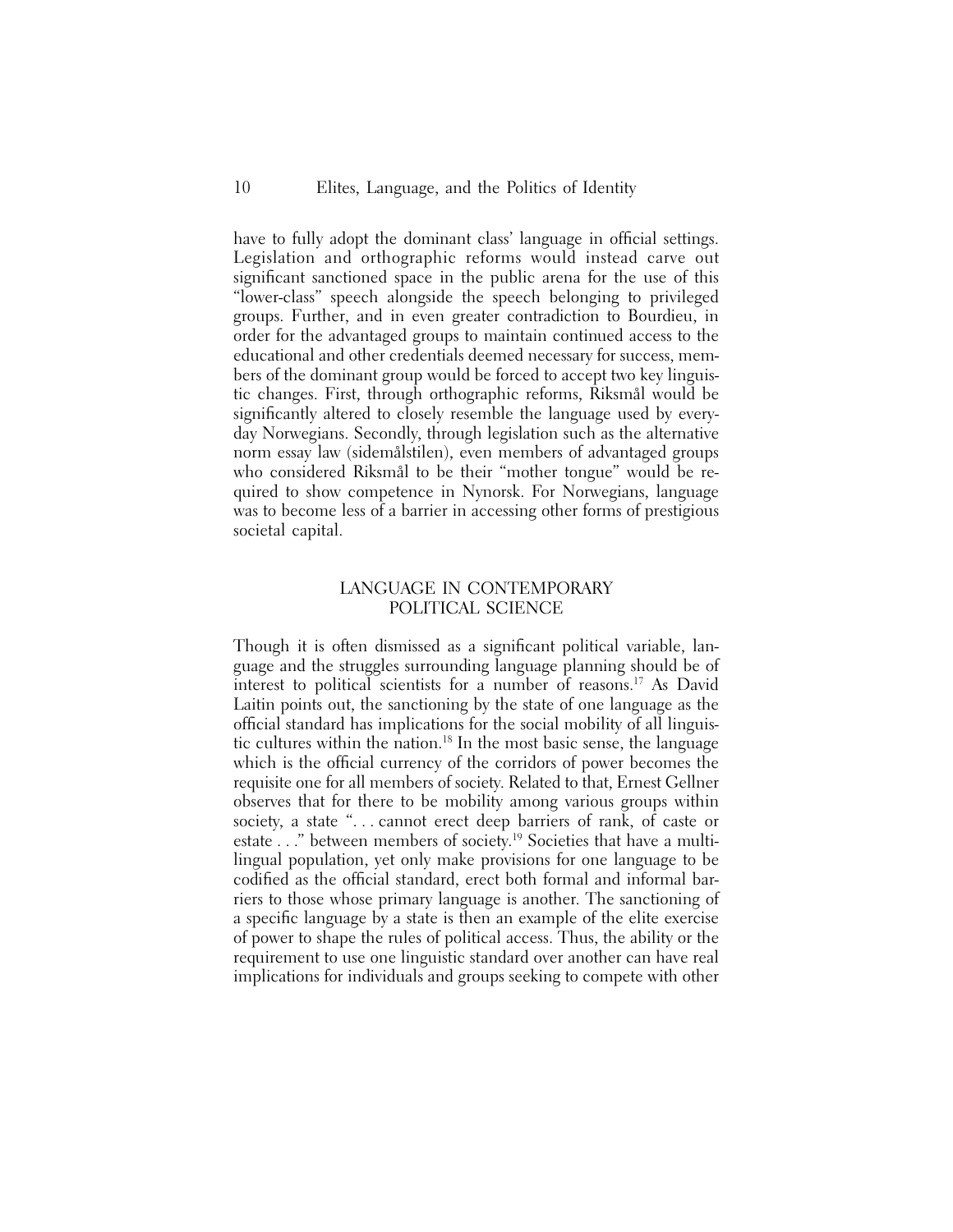forces in society on an equal footing. Each of these observations suggests that there is a politics of language and that studying this aspect of politics involves examining ". . . the relation between the distribution of language skills on the one hand, and political power and high status or prestige on the other hand in a society with more than one variety of language."20 For social scientists then, one key reason to engage in the study of language planning conflicts is that it is yet another arena where competition among elites and counterelites takes place and where various societal groups battle for increased rights and access to political power.

Despite this apparent importance of language as an issue that promotes or prevents groups from accessing political power, political science has not granted language a larger role in questions over societal conflict. In political science, the role of language generally appears in conjunction with investigations into national identity. In the literature on nationalism, language figures prominently among those who seek to explain the rise of states and nations.<sup>21</sup> David Laitin, for example, has devoted several works to explaining the choices of language planners in postcolonial African states;<sup>22</sup> Jonathan Pool has focused attention on the manner in which emerging states can efficiently adopt an official language policy suitable for a bilingual state;<sup>23</sup> and William Safran has focused on "superordinate languages as state-building instruments" in both European and non-European settings.<sup>24</sup>

After state formation, and over the course of a state's history, language has generally received less attention from political science, with the exception of those states where language cleavage is thought to be an underlying source of conflict. In this area, Belgium, Switzerland, Canada, and Spain often stand out.<sup>25</sup> Each of these cases has a shared characteristic: these states possess specific geographic zones where distinctly different languages are dominant, and where distinctly different ethnic groups are also dominant. Further, each of these states has not imposed "language rationalization" upon its citizenry; that is, the state has not mandated the exclusive use of one national language. Finally, while the state may not have rationalized the use of language, the state has been a key player in the attempt to create language policy. Each of these examples is emblematic of state efforts to mediate some balance acceptable to all of the chief linguistic subcultures. Ultimately, that language is a salient or significant conflict in these states is generally not questioned.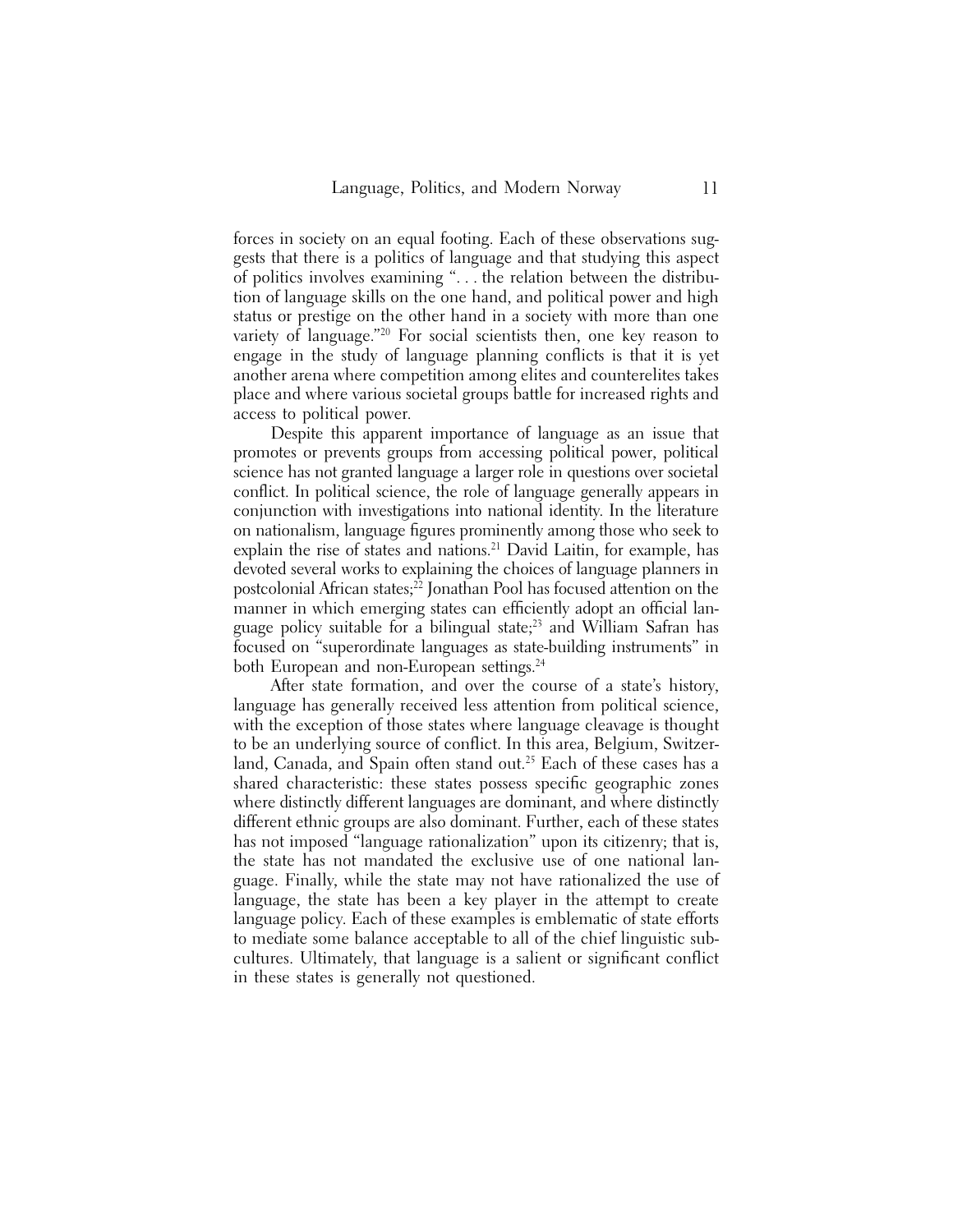#### *The Norwegian Case*

An interesting contrast to these cases is the example of multilingual Norway. The Norwegian language has two official written standards. The hegemonic language variant, Bokmål, is used mainly by high status groups, particularly the petit bourgeois in urban centers of eastern Norway. The alternative, Nynorsk, is a collection of rural dialects and used primarily in western Norway, but also favored by many of the country's intellectuals and activists on the political left. Until 1929, Bokmål was officially known as Riksmål, and Nynorsk was known as Landsmål. (In this case, however, for the sake of simplicity and also to avoid confusing the reader, I use the term Nynorsk throughout this book, even when discussing Landsmål in the pre-1929 period.) Written Norwegian also has had a third standard, Common Norwegian, which primarily existed as the policy aim of a gradual fusion between Nynorsk and Bokmål. This third written variant remained mostly an aspiration on the language planning horizon throughout the twentieth century and was eventually discarded as a policy option by the Norwegian Labor Party in the 1960s.

Since the establishment of parliamentary sovereignty in 1884, the conflict between adherents of the two languages has played itself out frequently in the Norwegian policy arena. Legislation regarding the two languages initiated with a parliamentary resolution granting equal status to the two standards and has continued over the past 110 years to include laws on the use of the language in government institutions, education, textbooks, and broadcasting institutions. The impact of this legislation has ranged from what some may dismiss as the symbolic, such as the requirement that certain stamps and currency be labeled with both official renderings of "Norway" (Norge/Noreg), to legislation that has had substantial impact on the behavior of both individuals and institutions in Norwegian society. This includes the requirement that all Norwegian citizens pass exams certifying their competency in both standards upon graduation from secondary school, the requirement that all civil servants conduct official business in the language of the individuals they are interacting with, and the guidelines that have increased the amount of Nynorsk in state broadcasting institutions to roughly twenty percent of broadcast time.

In observing the conflict that has evolved between adherents of these two standards, it is important to note the key manner in which Norway differs from other multilingual European states. Language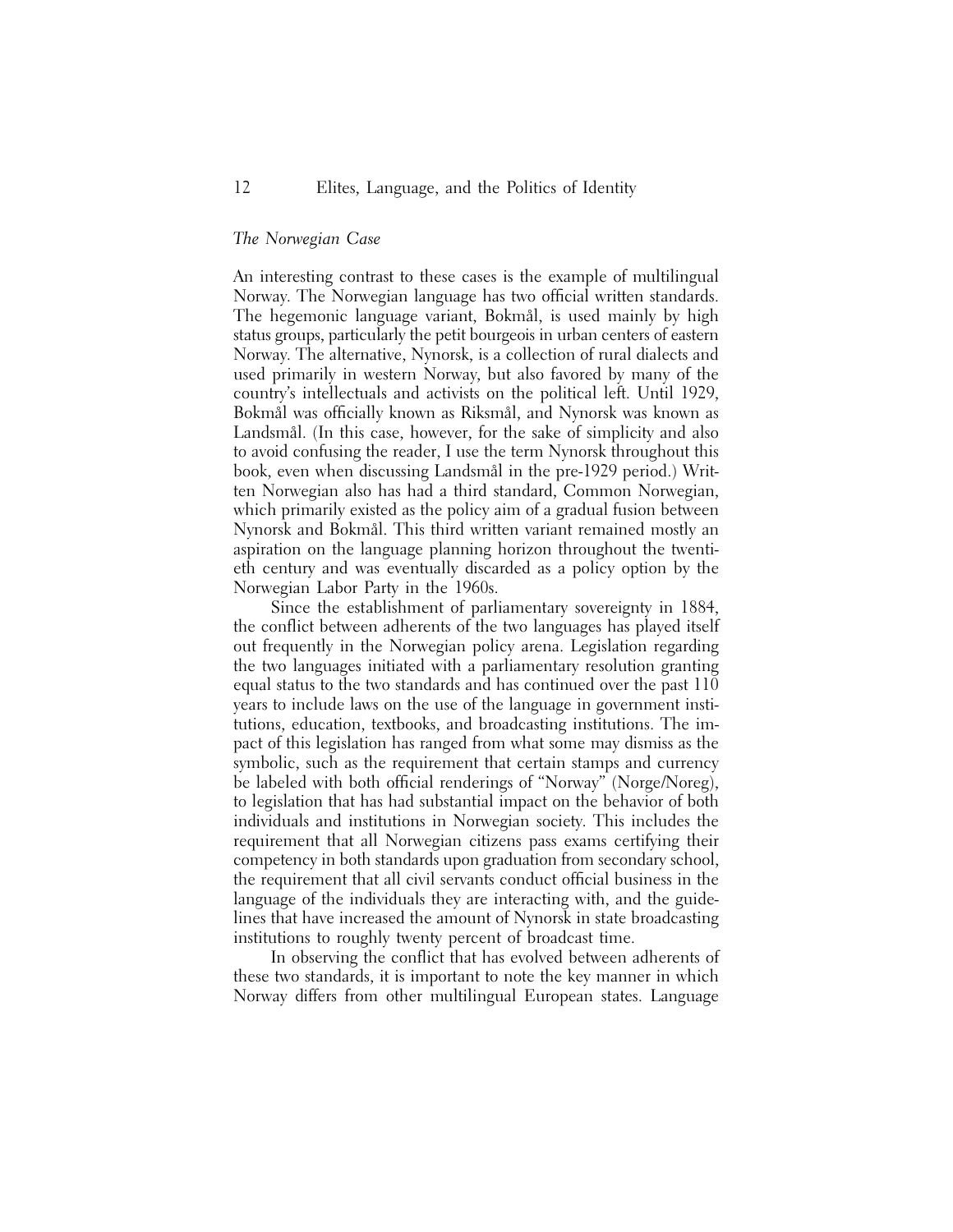conflict between the two official Norwegian standards is not an expression of ethnic differences.26 Unlike the use of the Sámi languages, using one version of Norwegian over another does not mark an individual as being an ethnic outsider. An additional difference between Norway and its other European counterparts is that language has not become exclusively compartmentalized by region. While Nynorsk experiences its strongest base in the west of Norway, it is required that the general population have sufficient Nynorsk training for communication in the minority standard. It is also worth noting that language cleavage has never been the key cleavage in Norwegian society. A number of scholars have shown that while language is a powerful group symbol in Norway, it has ranked behind both regional cleavages and the left-right divide. Finally, the Norwegian party system has never seen the rise of parties that primarily reflected language issues at the expense of other political questions. Without these parties, Norway is lacking a factor critical in other bilingual/multilingual European nations where language policy has received substantial attention from political elites.

Thus, the case of modern Norway presents an interesting puzzle, and one with significance to political science.<sup>27</sup> Norway is similar to Belgium in that both states have a long history of language legislation that has had real impact on the behavior of society.28 However, Norway's language conflict differs Belgium's and other European nations in terms of the lack of multiple ethnicities, exclusive geolinguistic zones, and single-issue language parties. Thus, the case of Norway leads one to ask why Norwegian elites have chosen language policies in the manner that they have over the past century. More generally, in terms of the interplay between language and policy, the puzzle is phrased as follows: What forces lead political elites toward the adoption of certain types of language policies; and what forces make them more or less inclined to devote space on the political agenda to language issues?

## LANGUAGE POLICY AND LINGUISTIC IDENTITY AS POLITICAL TOOLS

The objective of this research is to explain the broad variation in Norwegian language policy from the point of parliamentary sovereignty until the late 1960s. While a number of specific policies have been enacted since the late 1960s, this period marks the most recent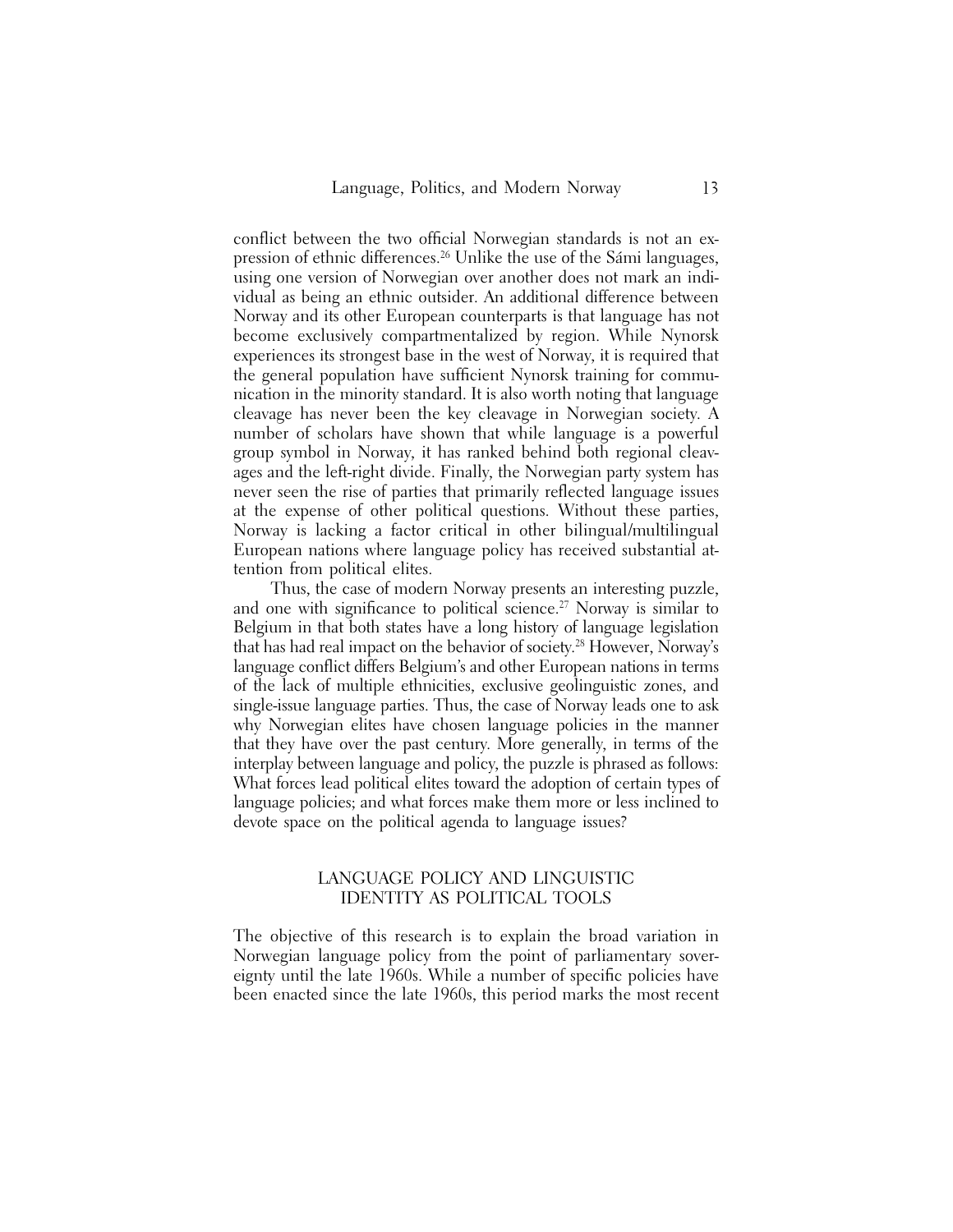shift in orientation by Norwegian political elites to the language question.

The specific thesis I formulate is that the impetus for linguistic policymaking in Norway has generally come from the top-down, from political leaders who advocate linguistic policies in an effort to advance nonlinguistic political objectives, rather than from the bottomup through pressure from political activists and organized interests. More specifically, I argue that Norwegian political elites primarily viewed language as an instrument for the construction, manipulation, and maintenance of national and subnational identities.

This thesis draws largely on major works dealing with nationalism, such as that of Anderson, Hobsbawm, and Breuilly, who have stressed that national and ethnic identities are largely a political creation.29

Perhaps most apparent in the case of Anderson, language plays a critical role in the emergence of broad-based nationalist movements and the construction of sovereign states. For Anderson, language assumed a key role in conjunction with the rise of print capitalism and higher literacy rates among the masses. He argues that the intelligentsia in many European states were able to garner popular support for nationalist movements by directing appeals toward the increasingly literate masses via print media written in the popular language.

However, it was not just the practical component of communicating in a language comprehensible to the masses that was of importance to the creation of national identity. Rather, the intelligentsia also glorified the common vernacular by making it a defining characteristic of the new nation. By using the common vernacular and making it a focal point of the nationalist movement, Anderson argues that language became both the medium and central component of the nationalist message.30

Similarly, Hobsbawm's focus on the link between language and the establishment of national identity in the nineteenth century emphasizes how nationalist political activists drew on the emergence of linguistic and cultural revival movements in order to generate mass support for the national idea.<sup>31</sup> In both cases, language and nationalism are portrayed in rather instrumental terms, with their proponents employing these symbols and ideas as a way to gain access to increased resources and political power.

The findings in the case study chapters offer powerful evidence in support of Anderson's "instrumentalist" view that language is em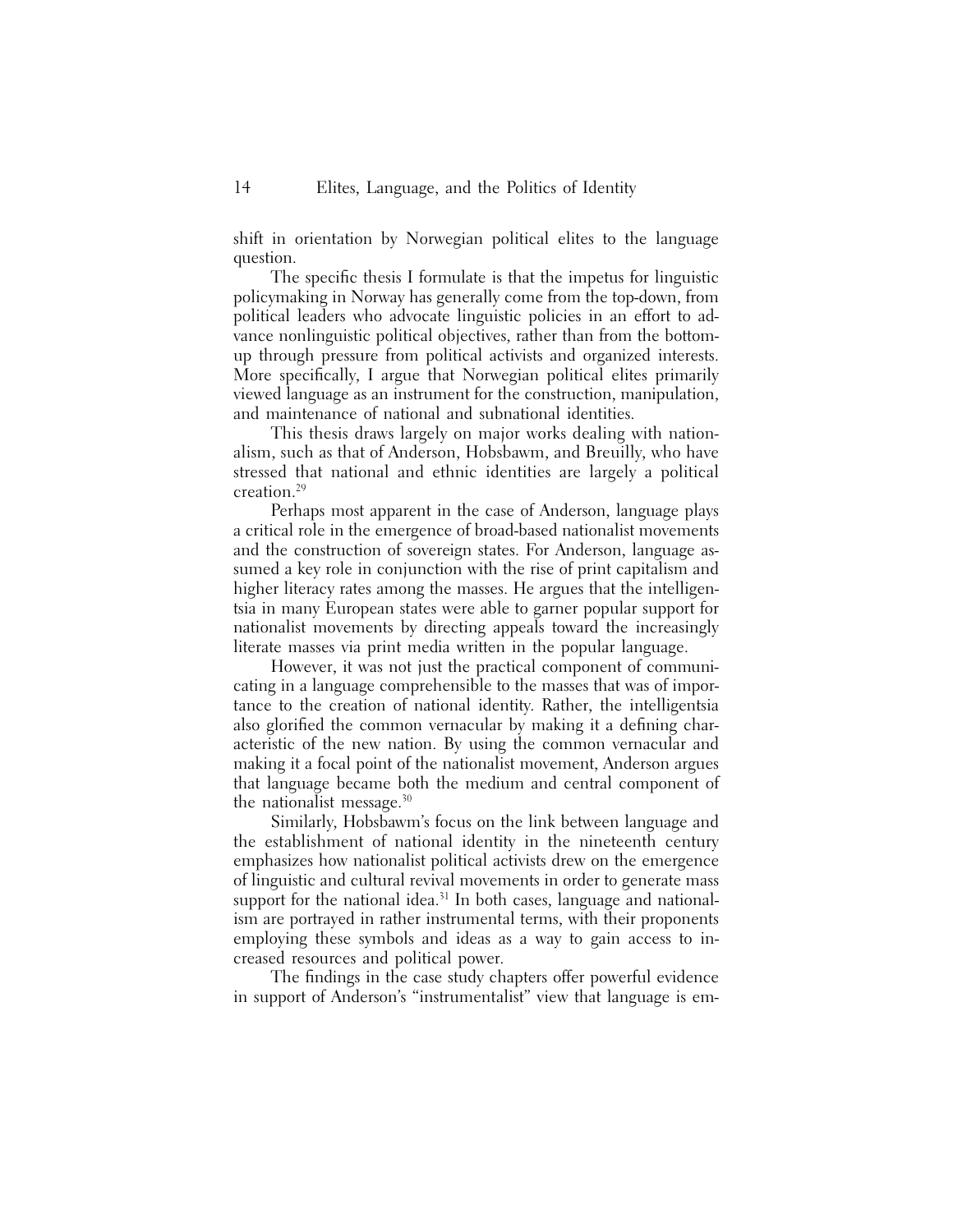ployed by political elites to construct nations. However, there is an additional implication of the story that will unfold in the following chapters. The Norwegian case demonstrates that the political value of language need not be limited to the elite construction of a national community. Language also plays a key role in the elite construction of subnational groupings—in this case, a united cultural front between the dialect-based working class, and the more Nynorsk-oriented farmers. In constructing a united front or counterhegemonic project and in altering the nature of valuable linguistic capital, this study will show that not only are languages employed to imagine national communities, but that they have importance in other types of "imaginings": Namely, those that center around the strategic need to unify subordinated classes in an effort to gain state power.

This view of the "use" of culture has come under attack by a number of scholars, most prominent among them, Anthony Smith. Smith attacks the "instrumentalist" view of national and cultural symbols, in which the focus is on how "ethnicity and nationalism (come to be used) in the power struggles of leaders and parties." For Smith, these types of investigations are flawed for two reasons:

Instrumentalism, on the other hand, fails to explain why ethnic conflicts are so often intense and unpredictable, and why the 'masses' should so readily respond to the call of ethnic origin and culture. It also fails to address the problem of why some ethnics are so durable and persistent, and why so many people lay down their lives for their nations.<sup>32</sup>

As this case study proceeds, it will become clear that I address this criticism by focusing on the contexts that made cultural symbols salient. At the same time, it is important to specify that I do not claim that the complete details of every language policy are the successful result of elite manipulation. Rather, one of the recent major works in American public policy may be of use here. Kingdon's analysis of agenda-setting in American politics suggests that policy can be conceived of as having two chief components. There is the overall agenda that will be adopted in regard to a political issue, such as whether a given party opts to support one of any number of linguistic standards or whether it wishes to distance itself from the linguistic fray.33 Kingdon maintains that this broad orientation is largely autonomous of societal pressure and that the position chosen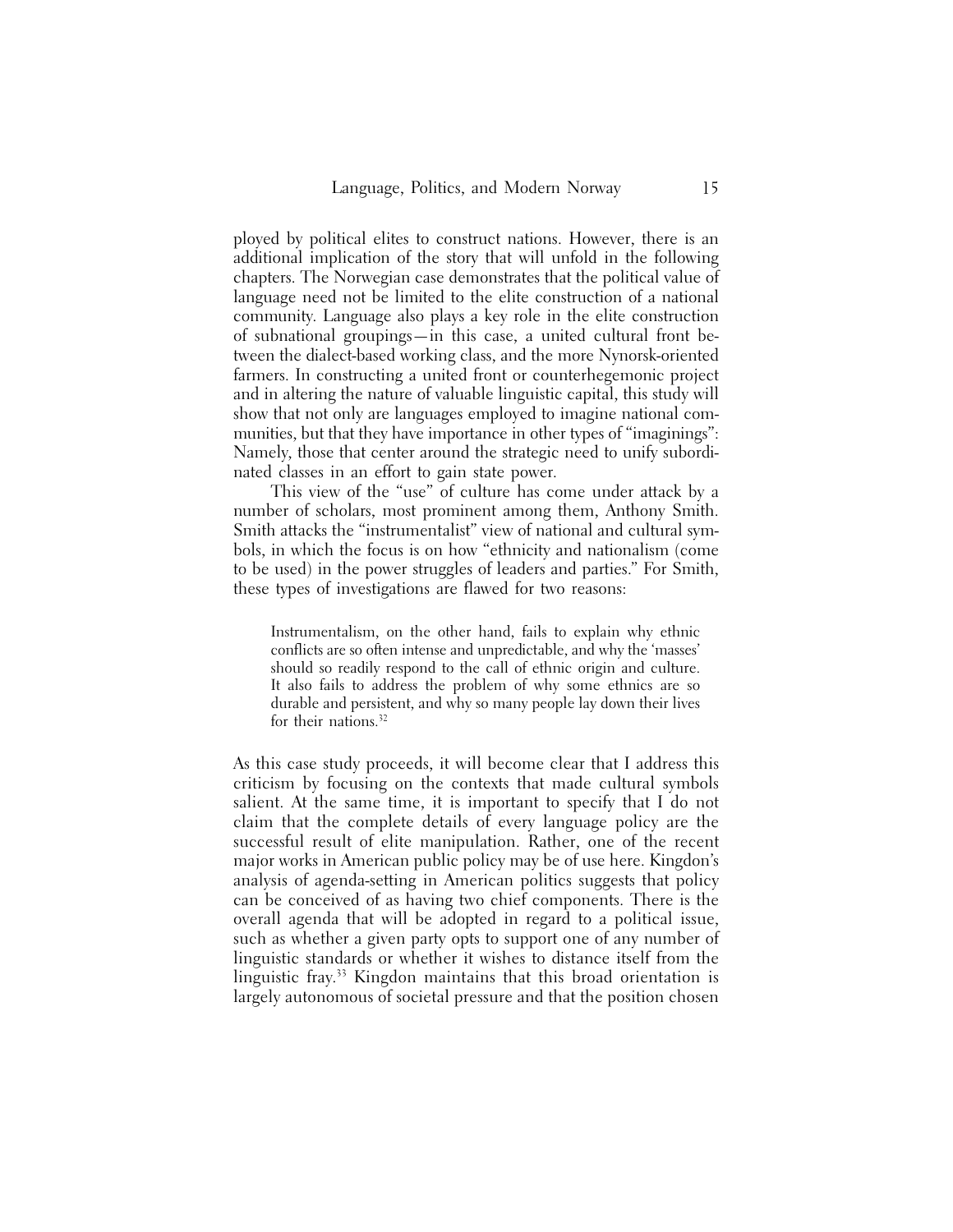at this level is more likely the result of "visible participants" such as elected elites, high-level bureaucrats and institutions such as political parties. In the case of elected officials, Kingdon observes that they are not "shrinking violets" and that the incentives for participating in the visible activity of agenda setting is of course related to their ambitions for office. However, policy is not simply the choice of an agenda, it is also the choice among alternatives that can be used to implement a given agenda. Here, Kingdon affords room to various types of societal pressure and suggests that the specific alternatives of a given policy may reflect the whims and desires of pressure groups, bureaucracies and academics, labeling these groups as "hidden participants."34

There is little doubt that as alternatives within Norwegian language policies have been revised and the finer elements debated, that experts and other interested parties have had their say. However, what has not been sufficiently clarified by other studies is whether Norwegian language policy as a whole has reflected the will of society or that of political elites. Uncovering the extent to which language policy has been an arena that elites have been able to shape for their own ends and independently of other forces in society is the chief aim of this work.

One alternative hypothesis for the formation of language policy in Norway will also be investigated. An interest group led strategy, that is, the extent to which policies are a response to the surges and declines in the activism of linguistic organizations independent of larger political movements and issues, will also be explored.

At this point, I will briefly turn to the literature that informs the research hypothesis and the alternative. Following that, a historical overview of language conflict in Norway will be offered so as to demonstrate the varied and substantial policy outcomes that must be accounted for by the research hypothesis. Finally, I will spell out the methodological guidelines that were used to obtain and evaluate data gathered in the course of this research.

## LITERATURE REVIEW AND HYPOTHESES

## *The Political Exploitation of Language*

Riker observed that to the political challenger, the art of politics is to find some alternative to the current winner. This "art" is both possible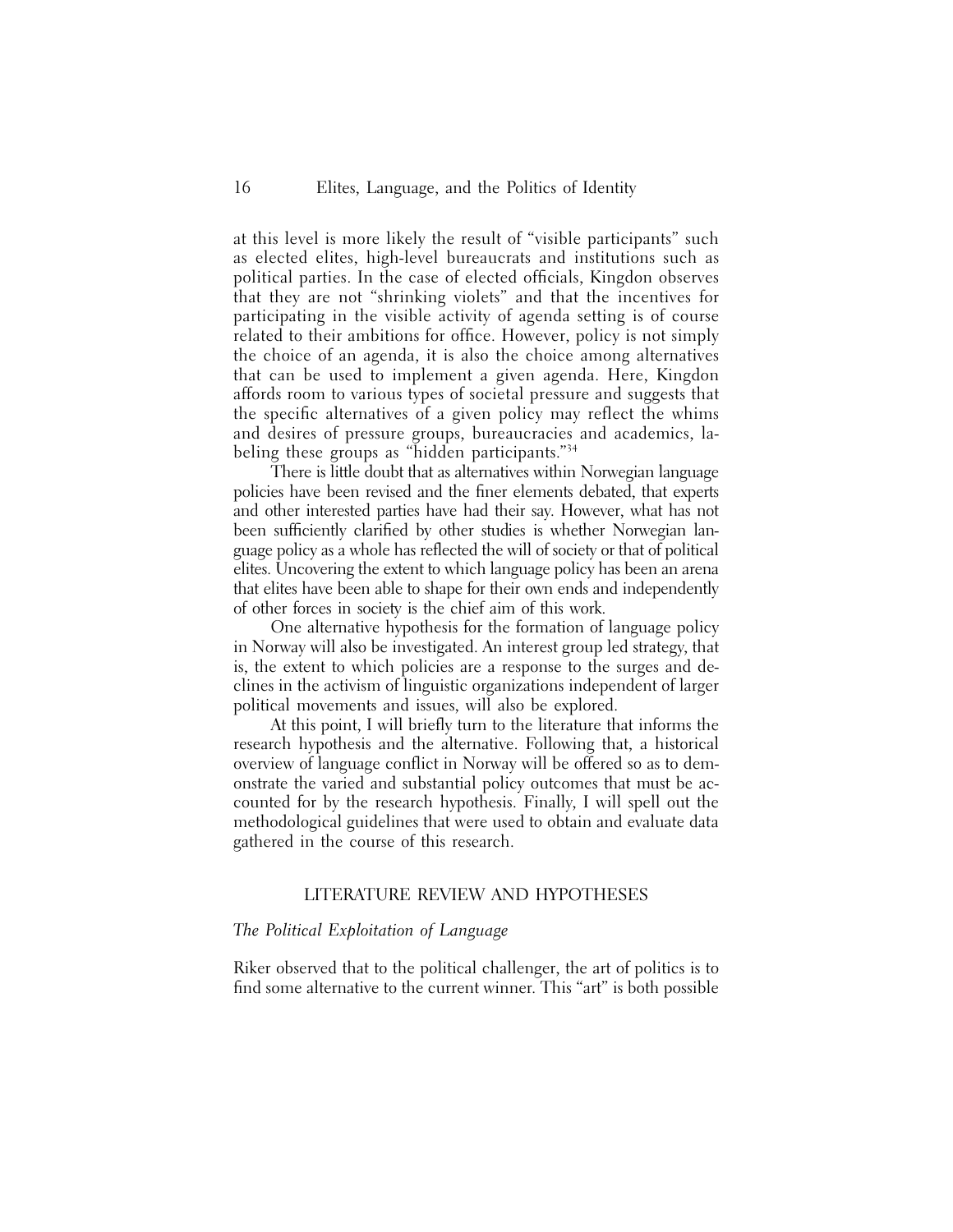and necessary as a result of the potential disequilibrium that results from authoritative decisions made through a majority rule mechanism. Through the use of Arrow's Paradox we know that while decisions may be arrived at in a majority-rule society, they will under some conditions be unsatisfactory to the majority of participants, given that any alternative chosen is not the preferred outcome of a majority of the participants.35 In issues that are considered trivial, this outcome would not produce a high degree of dissatisfaction, yet it is more likely in trivial issues that there will be unanimity as to the preferred alternative. According to Riker, most political choices involve issues that are "morally scarce," that is their results benefit some segment of society while punishing others. Therefore, given that a majority of participants in a society will generally be dissatisfied with the outcome of most nontrivial political decisions, "losers" seek to beat the current winning coalition through creating a new winner. In creating this new winner through the formation of a new coalition, the existing equilibrium is then displaced.<sup>36</sup>

Certainly, it is possible to characterize the broad outline of Riker's argument in a purely opportunistic manner, where elites adopt any issue that may be available to either gain access to or maintain political power. However, the reality of his claim is subtler. Riker states that:

The outcome of efforts at manipulation is also conditioned by the external circumstances in which the manipulation occurs, the underlying values, the constitutional structure, and the state of technology and the economy. Numerous efforts are made at manipulation. Not all succeed. The choice of which ones do succeed is partially determined by these external circumstances.<sup>37</sup>

Elsewhere, Riker suggests that outcomes are "of course, partially based on tastes because some person's tastes are embodied in outcomes." However, for Riker the critical question appears to be not the existence of these values or tastes, but rather "the ways (in which) the tastes and values are brought forward for consideration, eliminated, and finally selected . . ." Riker sees this process as heavily influenced by political institutions, and in particular, how political party elites shaped the selection of an issue.<sup>38</sup>

Shifting the focus to language, contemporary sociolinguistists and the occasional political scientist have problematized the claim that language policy outcomes are secondary to other goals held by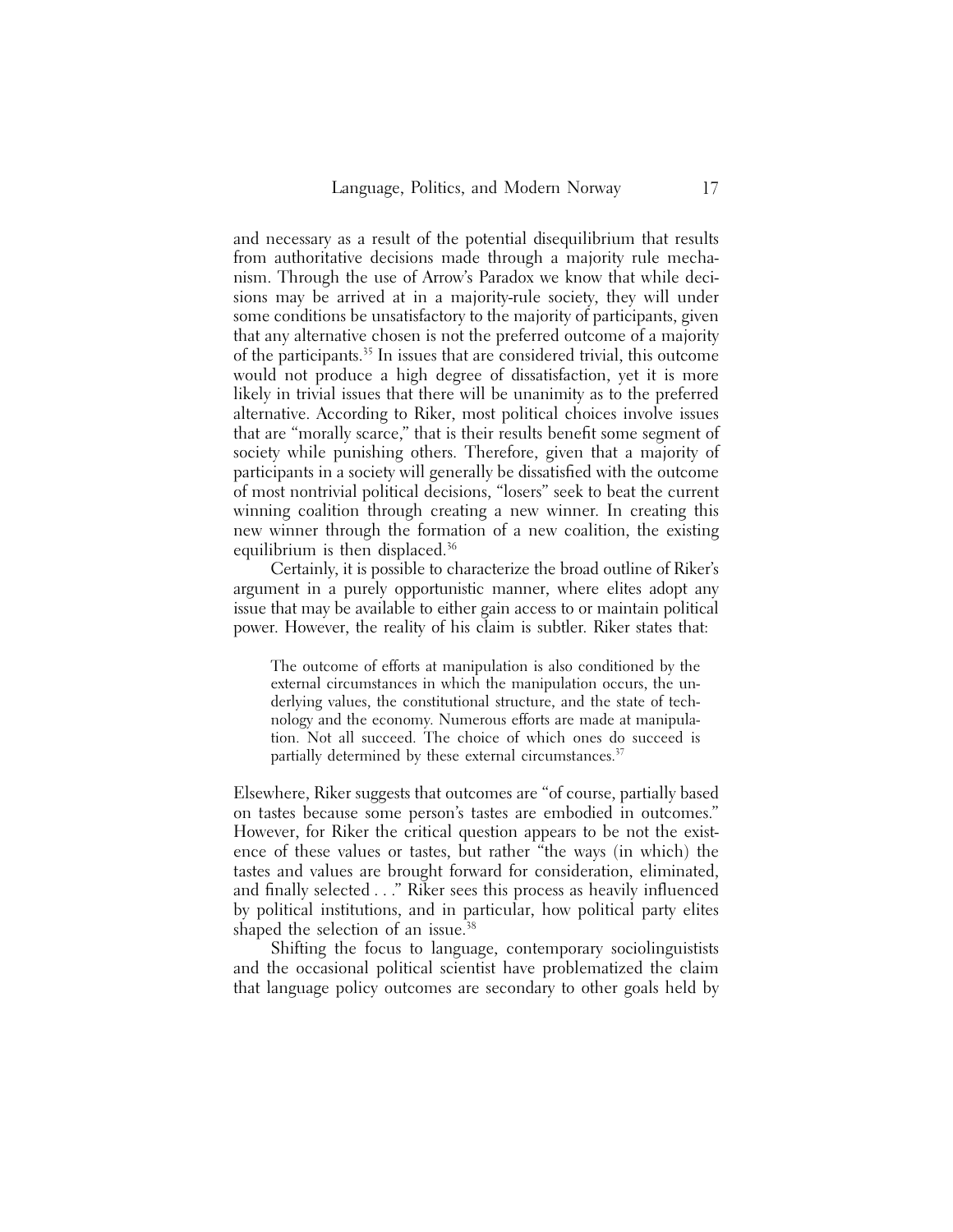political elites. Cooper disagrees strongly with the prominent view of language planning espoused by Einar Haugen that language planning occurs "wherever there are language problems." Instead, he asserts that:

Language planning is typically carried out for the attainment of nonlinguistic ends such as consumer protection, scientific exchange, national integration, political control, economic development, the creation of new elites or the maintenance of old ones, the pacification or cooption of minority groups, and mass mobilization of national or political movements. In any war, one uses all the ammunition at hand.39

Yet, despite Cooper's claim that "language planning is typically motivated by efforts to secure or maintain interests, material or nonmaterial or both," he places the argument in a broader framework and concedes ground to other forces. Among his concluding series of generalizations is this: "Language planning cannot be understood apart from its social context or apart from the history which produced that context."40 In that sense, one might infer that Cooper also sees a place for values, tastes, and ideology in the language planning process.

Weinstein does not merely concede ground to other social forces; he considers them ultimately decisive. He notes that, "The masses have the last word, however, even though they are always subject to considerable manipulation by elites."41 For Weinstein, the question of whether a language policy succeeds is ultimately a question of whether there is resistance to it at the mass level. As I will show, the Norwegian case presents numerous examples where protests against policies were orchestrated at the mass level, yet the policies were implemented and remain on the books. Thus, at the very least, Weinstein's claim needs to be tempered by the reality of the Norwegian case.

Laitin claims that rulers of African states may be less interested in the building of nations than in the construction of states when engaging in the use of language policy. Implicit in this distinction is that the rulers of a given state use the symbols of a nation and certain ethnic groups, but do not do so primarily for the end of advancing the status of those symbols. Rather, the goal of the rulers is to employ the symbol of language for the ends of "maintaining order in society and extracting resources from society." Thus, to Laitin, language is also seen as ammunition, and in this case, the battle is "for the institution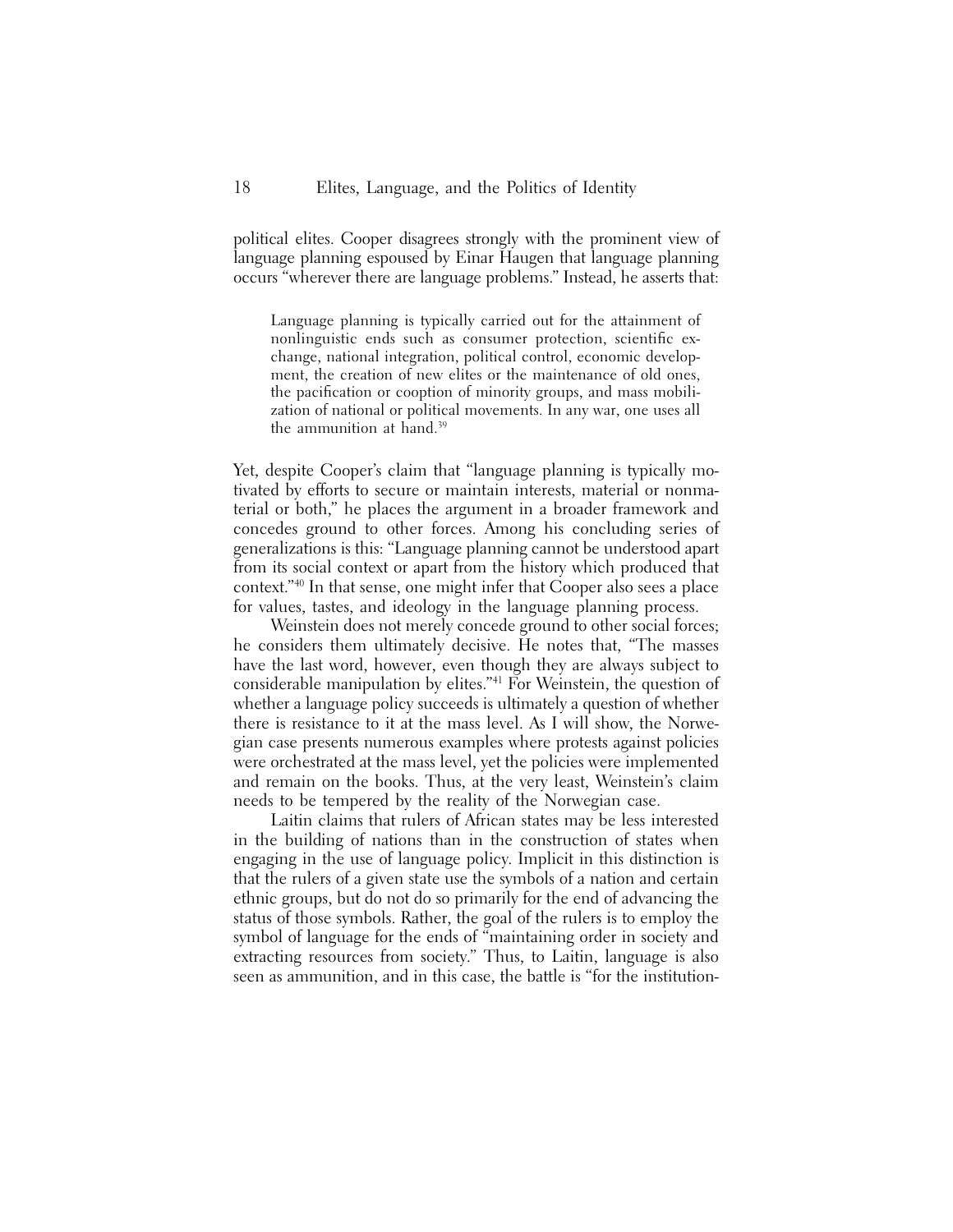alized domination over society by a ruling cadre, otherwise known as state building."42

In sum, the previous discussion forms the basis of the research hypothesis, which can now be stated more generally:

*Hypothesis #1* Official support for a given language policy in bilingual/multilingual states varies with the extent to which political leaders believe language policy can be manipulated for their own political gain.

## *The Alternative Hypothesis: Pressure Group Activity*

There is a considerable amount of literature dealing with Norwegian language policy. The largest portion of this literature has been produced by Norwegian sociolinguists and lexicographers. While producing a vast amount of material on the conflict, the general tone of this literature is descriptive in nature and does not explicitly deal with how the variations in Norwegian language policy came about. Ernst Håkon Jahr, for example, has contributed a large number of essays on all the periods of the conflict and the multitude of actors and institutions involved, yet he does not attempt to assess the relative impact of any particular set of events or circumstances.43 Almenningen and Torp and Vikør are similar in that they present broad histories of the development of the Norwegian languages and the recent conflict, yet they do not view it as their task to offer explanations for the events they are describing.<sup>44</sup> Within this largely descriptive literature, however, is one chief theme that serves as the basis for my alternative research hypothesis.

*Linguistic interest groups:* A repeated theme of the literature surrounding the Norwegian language conflict, if in fact not the dominant theme, is that language pressure groups have played a key role in shaping language policy outcomes. Recent scholars of the Norwegian language conflict, such as Dalhaug, have devoted significant attention to *Fedraheimen*, a newspaper that in the decades prior to the establishment of parliamentary sovereignty agitated for increased use of Nynorsk in such arenas as education.<sup>45</sup> Also focusing on the period prior to the Norwegian parliament's attainment of sovereignty, Brunstad makes note of the establishment of the first two pro-Nynorsk linguistic